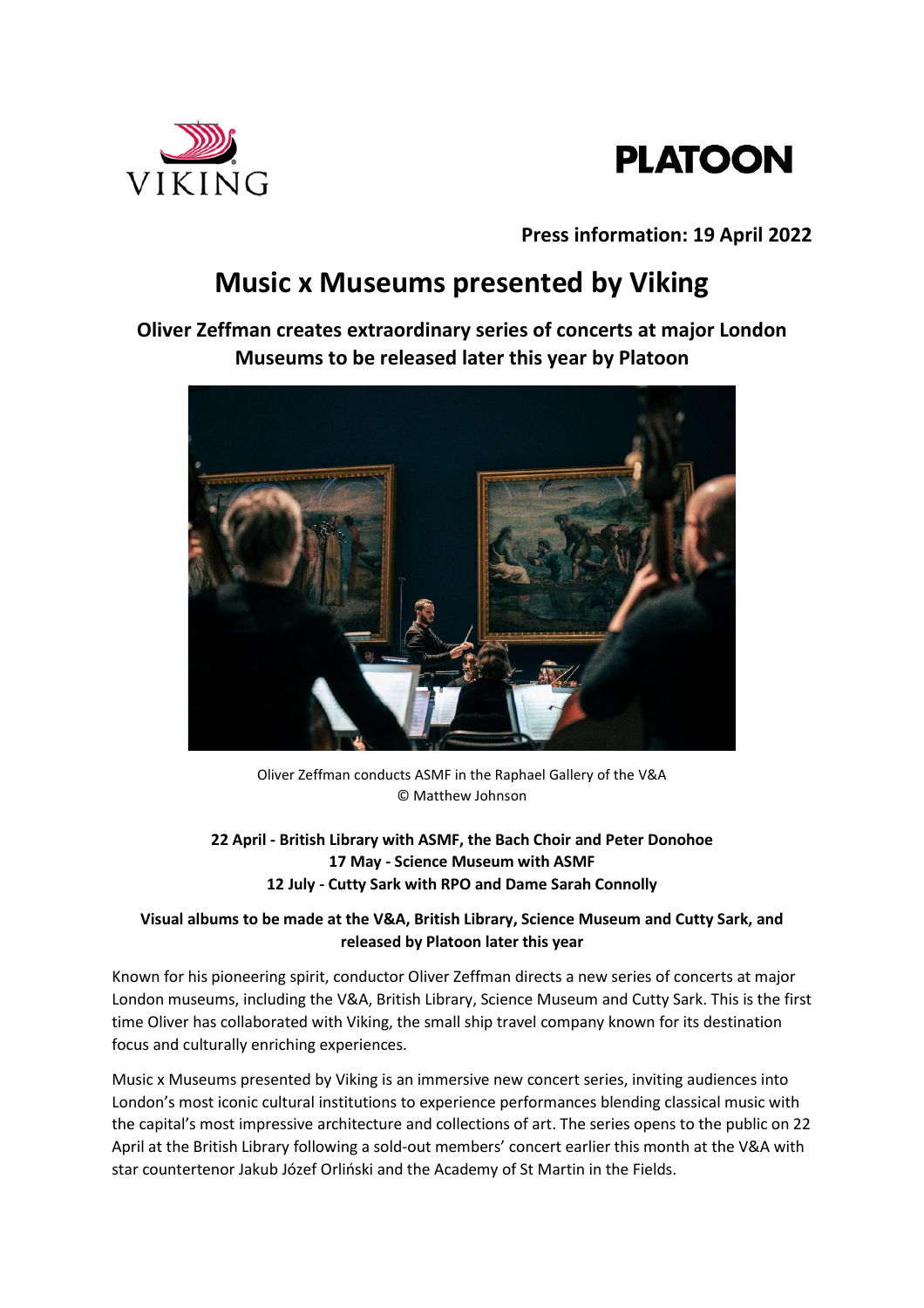Building on the success of the visual album *Live at the [V&A](https://platoon.lnk.to/liveatthevanda)* last year - which had more than a million streams in its first month of release - Oliver Zeffman is again working with Platoon to create stunning visual albums of each concert in the series. The full-length films will be available to stream on Apple Music and *[Viking.TV](https://viking.tv/)* and the audio albums will be streamed on all music platforms.

Zeffman says: "*After more than two years of such precarious cultural activity, it's more important than ever for different art forms and different arts institutions to be working together to bring exciting cultural events to the public, in this case pairing great music with great art and architecture. I'm delighted - and hugely grateful - that these London museums, the Academy of St Martin in the Fields and Royal Philharmonic Orchestra, as well as the presenting sponsor Viking, all seem to share in that vision.*

Although, crucially, this is a live music series for a live audience, I believe that classical music can *(and should) be doing better to reach digital audiences around the world. After our shared success with Live at the V&A last year, I'm thrilled to be working again with Platoon towards this goal."*

Wendy Atkin-Smith, Managing Director of Viking UK, said: *"At Viking, we believe in nurturing* emerging talent as well as supporting the arts so we are pleased to be collaborating with Oliver who *has been described as 'phenomenally promising'. We share Oliver's passion for bringing history and* art to life through music and we are delighted to give Viking guests and music lovers alike the chance *to enjoy the Music x Museums concerts in iconic settings. Our guests particularly love classical music – on board our ships our resident musicians perform classical compositions and guests can enjoy destination performances. We also stream Classic FM on our river, ocean and expedition fleets and, closer to home, Viking has been a long-standing sponsor of Classic FM Live at the Royal Albert Hall. We are looking forward to bringing the Music x Museums concerts to a wider audience when they are streamed on Viking.TV, our enrichment channel, later this year."*

As a finale to the current [Beethoven](https://blogs.bl.uk/music/2021/12/beethoven-idealist-innovator-icon-exhibition.html) exhibition at the British Library, one of Viking's cultural partners, the next concert on 22 April features two of Beethoven's most admired orchestral works, Symphony No. 6 "Pastoral" and *Choral Fantasy* for piano, choir and orchestra. The first editions of these scores are currently on display at the Library. This gives audiences a rare chance to get closer to the composer through both close proximity to the manuscripts as well as experiencing the power and beauty of the music in performance by world-class musicians. Zeffman conducts the Academy of St Martin in the Fields, joined by doyen of the piano Peter Donohoe, in the grand Entrance Hall. The rich voices of the Bach Choir will fill the balconies and it will be the first time such a large-scale concert has been performed at the British Library.

Inspired by the *Stephen [Hawking](https://www.sciencemuseum.org.uk/see-and-do/stephen-hawking-work) at Work* display, the Science Museum concert on 17 May with the Academy of St Martin in the Fields features music that explores time and space. Bach's fugues create coherence out of interlocking musical lines, each of which is independent, yet moves in their own time frame, whilst Birtwistle's *Tragoedia* combines different groups of instruments to achieve the opposite, with each player in their own temporal world. Terry Riley's hypnotic 1964 work *In C* is scored for any number of musicians and is often cited as the first significant minimalist piece of music. Ordered chaos – not unlike the concept of entropy used so frequently in theoretical physics – is a key component of this piece, which takes shape thanks to the whim of the performers. 53 musical segments, all based on a few notes of the C major scale, are repeated any number of times, each musician moving at their own pace; it is almost wilfully random, yet there are moments of synchronicity and order.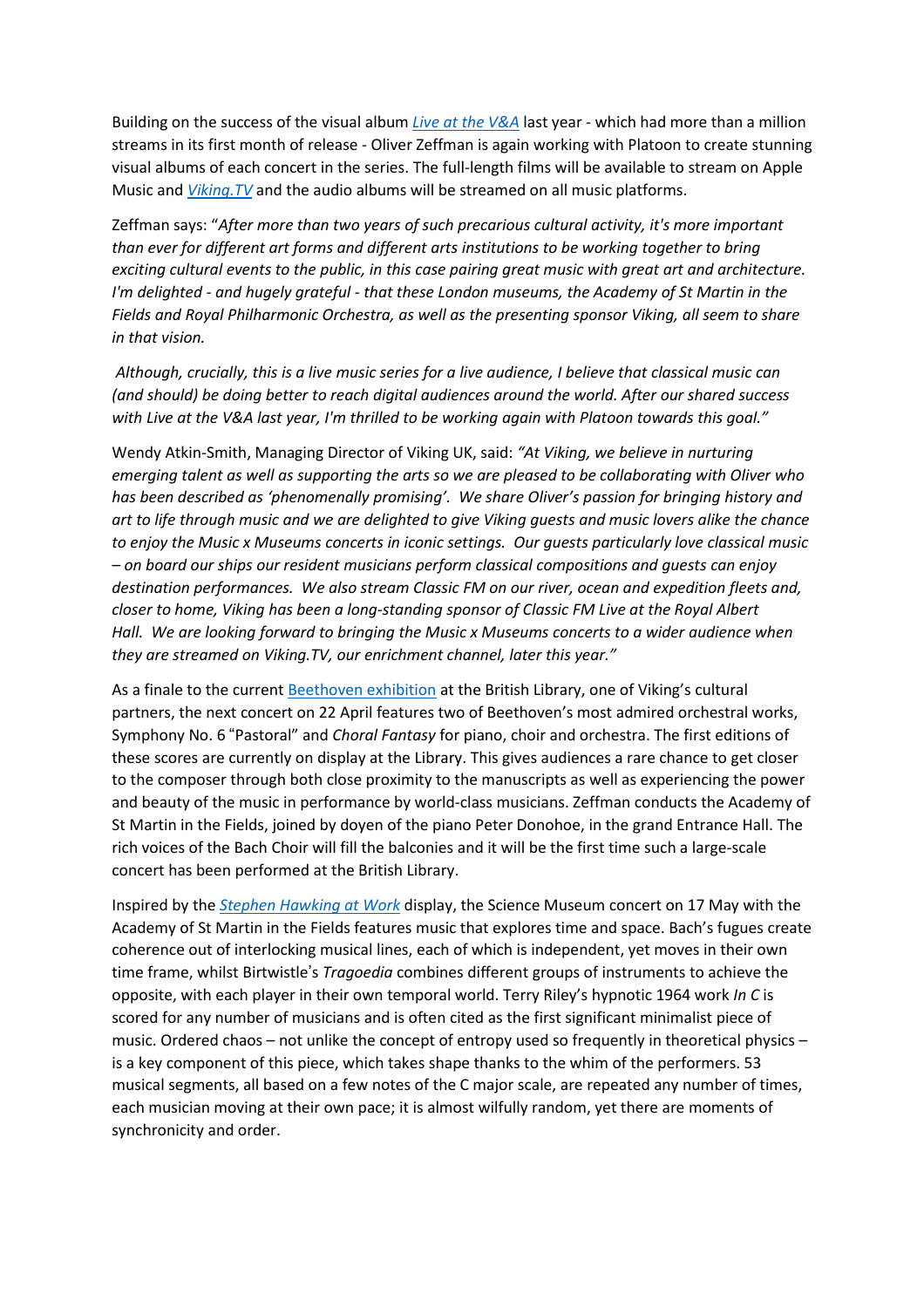For the concert at Royal Museums Greenwich's Cutty Sark on 12 July, Zeffman and the Royal Philharmonic Orchestra are joined by mezzo-soprano Dame Sarah Connolly. It focuses on the sea, with turbulent and tranquil pieces reflecting it by composers including Thomas Adès and Vaughan Williams. It also features Elgar's *Sea Pictures* for singer and orchestra – the text for the last of these five songs, *The Swimmer*, was published in 1870, the same year as the Cutty Sark embarked on her maiden voyage. The last of her kind, *Cutty Sark* is an iconic record-breaking tea clipper. The ship is the gateway to 'Maritime Greenwich' sharing tales of adventure, global trade and speed at sea. *Cutty Sark* was placed in Greenwich as a memorial to the Merchant Navy, particularly those who lost their lives in the two world wars. The famous name comes from Robert Burns' poem 'Tam O'Shanter', about a farmer called Tam who is chased by a scantily-clad witch called Nannie, dressed only in a 'cutty sark' – an archaic Scottish name for a short nightdress.

For the first concert at the V&A, which took place last week and will be the first film and album to be released by Platoon, Zeffman was joined by superstar countertenor Jakub Jósef Orliński and the Academy of St Martin in the Fields for a programme inspired by the museum's exhibition, *[Fashioning](https://www.vam.ac.uk/exhibitions/fashioning-masculinities-the-art-of-menswear) [Masculinities:](https://www.vam.ac.uk/exhibitions/fashioning-masculinities-the-art-of-menswear) The Art of Menswear*. Music by Lully, Stravinsky and contemporary composer Caroline Shaw among others, reflects the exhibition and its three sections: Undressed, Overdressed and Redressed. For instance, Stravinsky's ballet *Apollo*, as a quintessential neo-classical work, is musically 'undressed' and connects with the cast of the Apollo Belvedere displayed as part of the exhibition, while Caroline Shaw's *Entr*'*acte* is a modern 'redressing' of the 18th-century Classical minuet and trio. In keeping with the exhibition's celebration of the power, artistry and diversity of masculine attire and appearance, Orliński performs several roles written originally for castrati or female voice.

The concert films (both audio and audiovisual) for each of the events will be released by Platoon later this year and will also be streamed on Viking.TV.

Further details about these concerts are available from the **Music x [Museums](https://www.musicxmuseums.com/)** website.

**For further information, press tickets or images please contact Premier: Charlotte Connal | charlotte.connal@premiercomms.com | +44 7730 319 456 \*\*\* IMAGES from the opening concert at the V&A are available [HERE](https://www.dropbox.com/sh/hv8y0ccdncz7wnl/AACbLQ7yNIxUzayFXgbcSsl8a?dl=0) \*\*\***

#### **Notes to editors**

#### **About Oliver Zeffman**

Widely seen as one of the most intrepid young conductors working today, Oliver Zeffman regularly works with the Academy of St Martin in the Fields. His recent and upcoming debuts include engagements with the Royal Philharmonic Orchestra, Orchestre National du Capitole de Toulouse, Orchestre national d'Île-de-France, Ulster Orchestra and the Urals Philharmonic.

In 2020, as the pandemic shut down live music, Oliver collaborated with Apple Music and Platoon to commission and record a new opera-film, *Eight Songs from Isolation,* with commissions from several of today's leading composers and singers, including Thomas Adés, Nico Muhly, and Du Yun. The project was nominated for five Opus Klassik awards. He followed this up with *Live at the V&A* in June of 2021, and has since signed with Platoon for four future albums to be released as part of the Music X Museums series.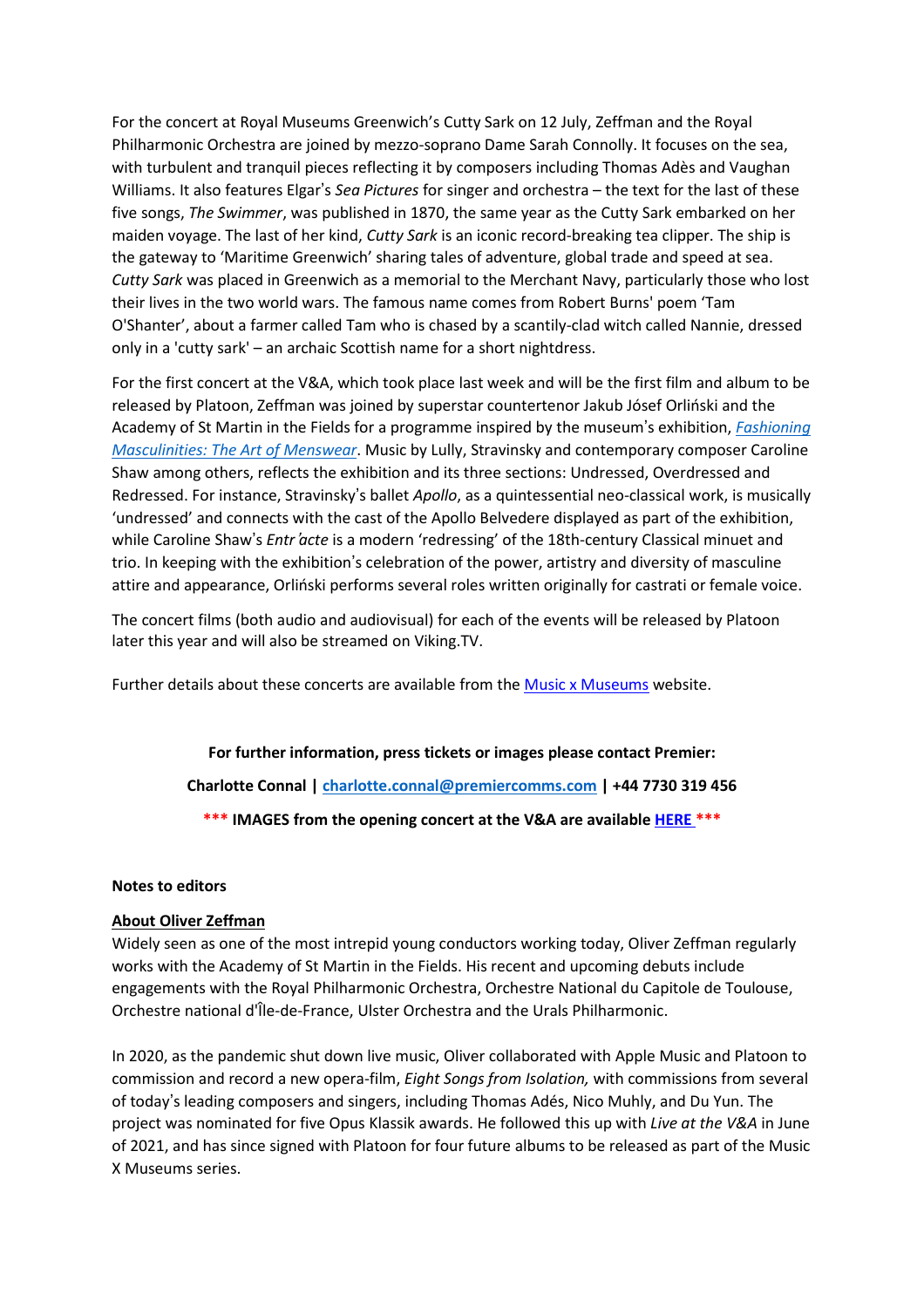A firm advocate for contemporary music, Oliver has commissioned and premiered twenty-one new works to date from some of the most exciting composers of today. He has given the Russian premieres of a number of important 20th and 21st-century pieces, including George Benjamin's *Lessons in Love and Violence,* Birtwistle's *The Triumph of Time,* Maxwell Davies' *Eight Songs for a Mad King,* Walton's *Façade* and Ligeti's *Aventures* and *Nouvelles Aventures*.

A graduate of the Royal Academy of Music, Oliver Zeffman originally studied History and Russian at Durham University and also spent a year at the St Petersburg State Conservatory.

### **About Platoon**

Founded by C.E.O. Denzyl Feigelson in 2016, boutique artist services company Platoon identifies and shepherds exciting musical talent from around the world while arming them with innovative tools and services to build careers and reach new fans. Platoon landed its first success in 2016 when they signed yet-unknown Billie Eilish, helping lay out the groundwork for her ascent to global stardom. Following that it was BRIT Award winner Jorja Smith's Blue Lights before guiding Nigeria's Mr. Eazi to worldwide attention and acclaim. Platoon has since built an impressive roster of fiercely independent creative artists such as Johannes Moser, Xuefei Yang, Oliver Zeffman, Rosey Chan, and Daniel Pioro. Platoon's team of employees has expanded across the globe, from London to New York, Los Angeles, Berlin, and Cape Town's "Creative Lab". Platoon's creative spaces in London and Africa boast 24-hour recording studios and double as inspiring ecosystems for artists to openly collaborate, with Platoon also offering educational classes across music and marketing.

### **About Viking**

Viking offers culturally enriching, destination-focused river and ocean cruises for travellers curious about the world, its rich culture and varied history.

Viking takes its guests on curated, elegant voyages to some of the most iconic rivers in Europe, Africa and the Far East, allowing a unique window on inspiring destinations and rewarding experiences. Viking revolutionised river cruising with the introduction of itsstate-of-the-art Viking Longships which, since their introduction in 2012, now make up 80 percent of its river fleet.

In 2015 Viking debuted its maiden season of ocean cruising and in April 2021 Viking took delivery of its seventh ocean ship, Viking Venus, making it the largest small ship travel company. The sophisticated state-of-the-art Viking ocean ships can accommodate 930 guests on itineraries all across the world.

Viking has expanded its destination-focused travel experiences with the launch of new expedition voyages. Viking Expeditions began sailing in January 2022 with its first vessel, Viking Octantis, embarking on voyages to Antarctica and then North America's Great Lakes. A second expedition vessel, Viking Polaris, will debut in August 2022, sailing to Antarctica and the Arctic. Viking's custombuilt vessel, Viking Mississippi, will debut in August 2022 and will sail voyages on the Lower and Upper Mississippi, between New Orleans and St. Paul. For the first time Viking was voted both the Best Ocean Cruise Line and River Cruise Line by Condé Nast Traveller in the publication's 2021 Readers' Choice Awards. Viking was the only cruise line with the top scores in two categories in the same year.

Go to: [www.viking.com](http://www.viking.com/)